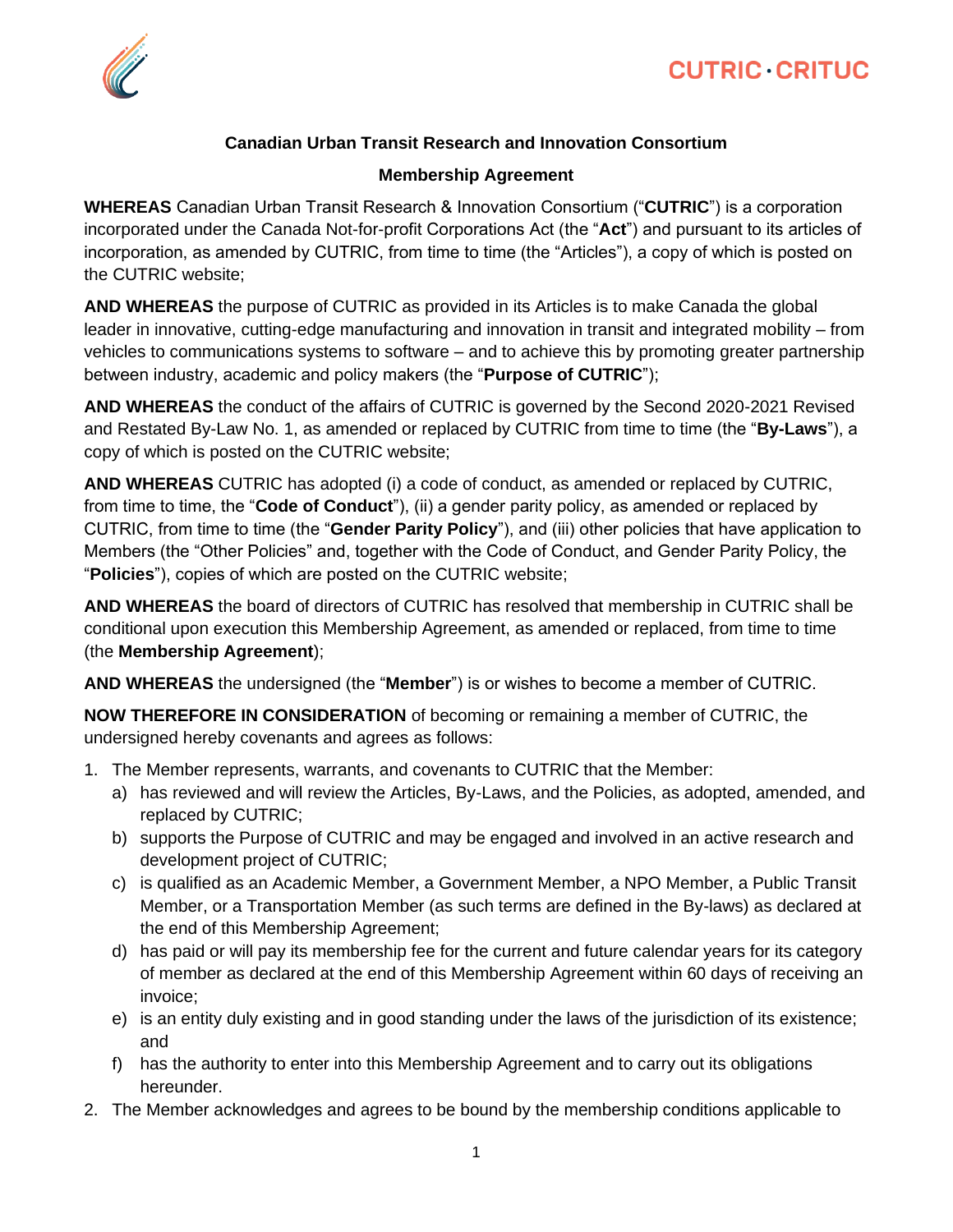

Members set forth in Section 2.1 of the By-Laws.

- 3. The Member acknowledges and agrees that its membership category and fee is and will be based on current information related to it and its affiliates, including, but not limited to, the number of customers, employees or students or the fleet size, as applicable, and that its membership category and fee will be reviewed annually.
- 4. The Member hereby designates or confirms its designation of the person identified below as its authorized representative to represent the Member in accordance with Section 2.2 of the By-Laws. The Member acknowledges and agrees to be bound by the provisions applicable to Members set forth in Section 2.2 of the By-Laws.
- 5. The Member acknowledges and agrees that membership may only be transferred to CUTRIC or otherwise in accordance with Section 2.3 of the By-Laws.
- 6. The Member acknowledges and agrees that membership is conditional upon payment of the membership fee for its category of member in accordance with Section 3.1 of the By-laws.
- 7. The Member acknowledges and agrees that the Member's membership in CUTRIC is subject to the termination provisions set forth in Section 3.2 and Section 3.3 of the By-Laws.
- 8. The Member acknowledges and agrees that the board of directors of CUTRIC has the authority to suspend or expel any Member from CUTRIC in accordance with Section 3.4 of the By-Laws.
- 9. The Member acknowledges and agrees that all matters related to the meetings of members of CUTRIC, including, without limitation, the place, manner of participation, notice, frequency of meetings, ability of members to call meetings and make motions at meetings, voting and the manner of voting at meetings, including all matters related to electronic or absentee voting, shall be determined by CUTRIC in accordance with Section 4 of the By-Laws.
- 10. The Member acknowledges and agrees that any notice to be given to the Member by CUTRIC shall be given in accordance with Section 8 of the By-Laws.
- 11. The Member acknowledges and agrees that disputes or controversies among members of CUTRIC, directors, officers, committee members, or volunteers of CUTRIC, and, if applicable, the Member shall be resolved in accordance with the dispute resolution provisions set forth in Section 10.2 of the By-Laws.
- 12. The Member agrees to abide by the provisions of the Articles, By-laws, and the Policies as they relate to members of CUTRIC and to cause its directors, officers, employees and contractors to abide by the provisions of the Policies in all activities related to CUTRIC.
- 13. The Member acknowledges and agrees that any materials developed by or for CUTRIC and disseminated in connection with meetings, events, or initiatives of CUTRIC ("CUTRIC IP"), shall be the sole property of CUTRIC.
- 14. The Member hereby grants CUTRIC, and CUTRIC hereby accepts, a non-exclusive, nontransferable, non-sublicensable right and licence to use the Member's logo during the Membership term in its advertising, marketing, and promotional materials in all formats and media, including on its website, mobile apps, and social marketing pages on third-party websites and mobile apps, to identify and promote its association with and its status as a Member.
- 15. The Member agrees that it shall not disclose to any person other than another member of CUTRIC, without the prior written consent of CUTRIC, any information relating membership in CUTRIC, CUTRIC IP, or the conduct of any meetings of CUTRIC (including meetings of directors and of members) ("Confidential Information"). The Member shall maintain confidentiality of all Confidential Information, and without obtaining the written consent of CUTRIC, shall not disclose any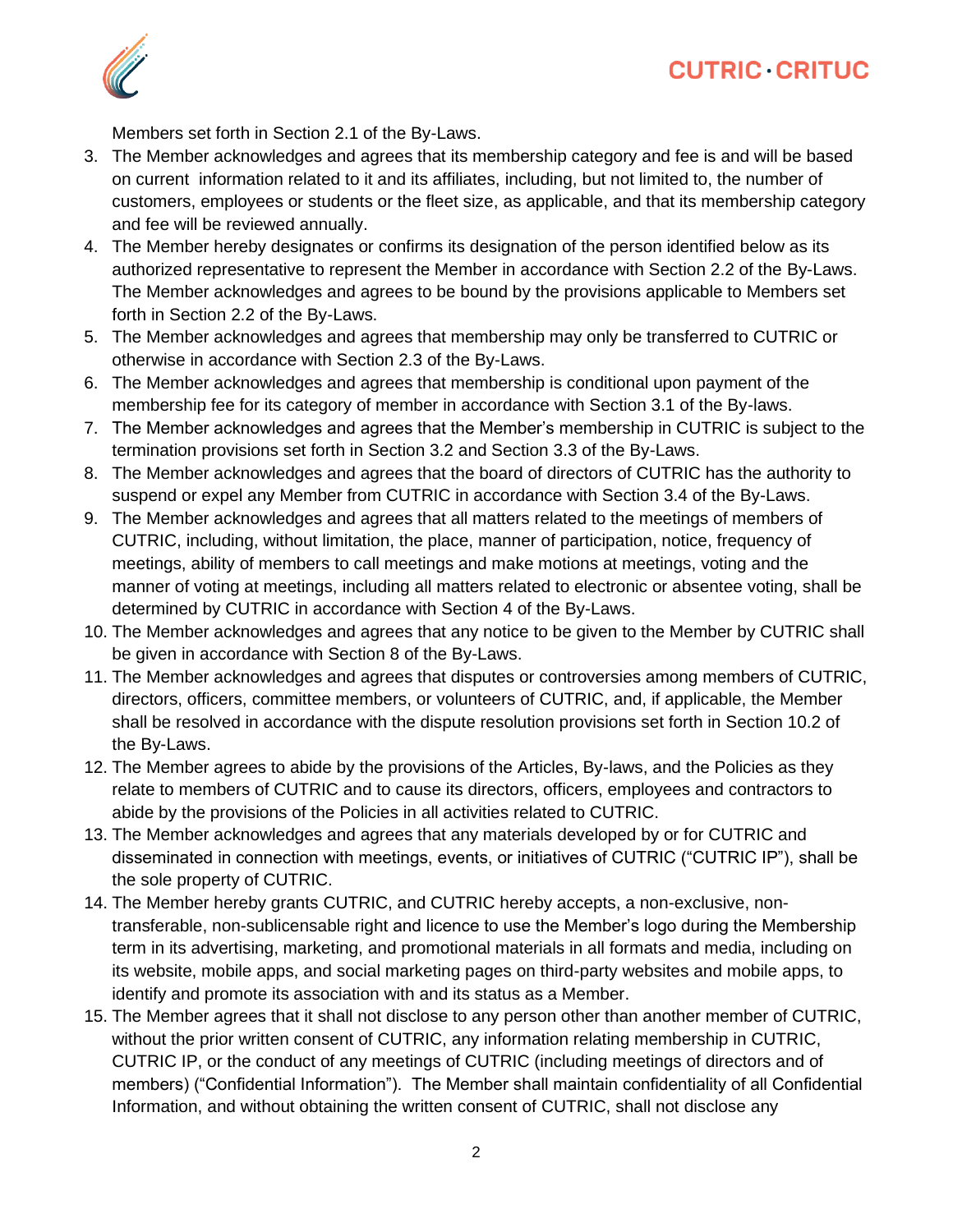



Confidential Information to any third parties, except for the information that: (a) is or will be in the public domain (other than through the Member's unauthorized disclosure); (b) is under the obligation to be disclosed pursuant to the applicable laws or regulations, rules of any stock exchange, or orders of the court or other government authorities; or (c) is required to be disclosed by the Member to its shareholders, investors, legal counsel or financial advisors regarding this Membership Agreement, provided that such shareholders, investors, legal counsel or financial advisors shall be bound by the confidentiality obligations similar to those set forth in this Membership Agreement. Disclosure of any confidential information by the directors, officers, employees, or contractors hired by the Member shall be deemed disclosure of such confidential information by the Member and the Member shall be held liable for any such breach of this Membership Agreement. This Section 15 shall survive the termination of this Membership Agreement for any reason.

- 16. This Membership Agreement shall be governed by the laws of the Province of Ontario, and the federal laws of Canada applicable therein.
- 17. This Membership Agreement may be executed in counterparts, each of which shall be deemed an original, but both of which shall constitute one and the same document.
- 18. The terms of this Membership Agreement shall apply for so long as the Member is a member of CUTRIC and shall terminate upon the Member ceasing to be a member of CUTRIC.

[Signature Page Follows]